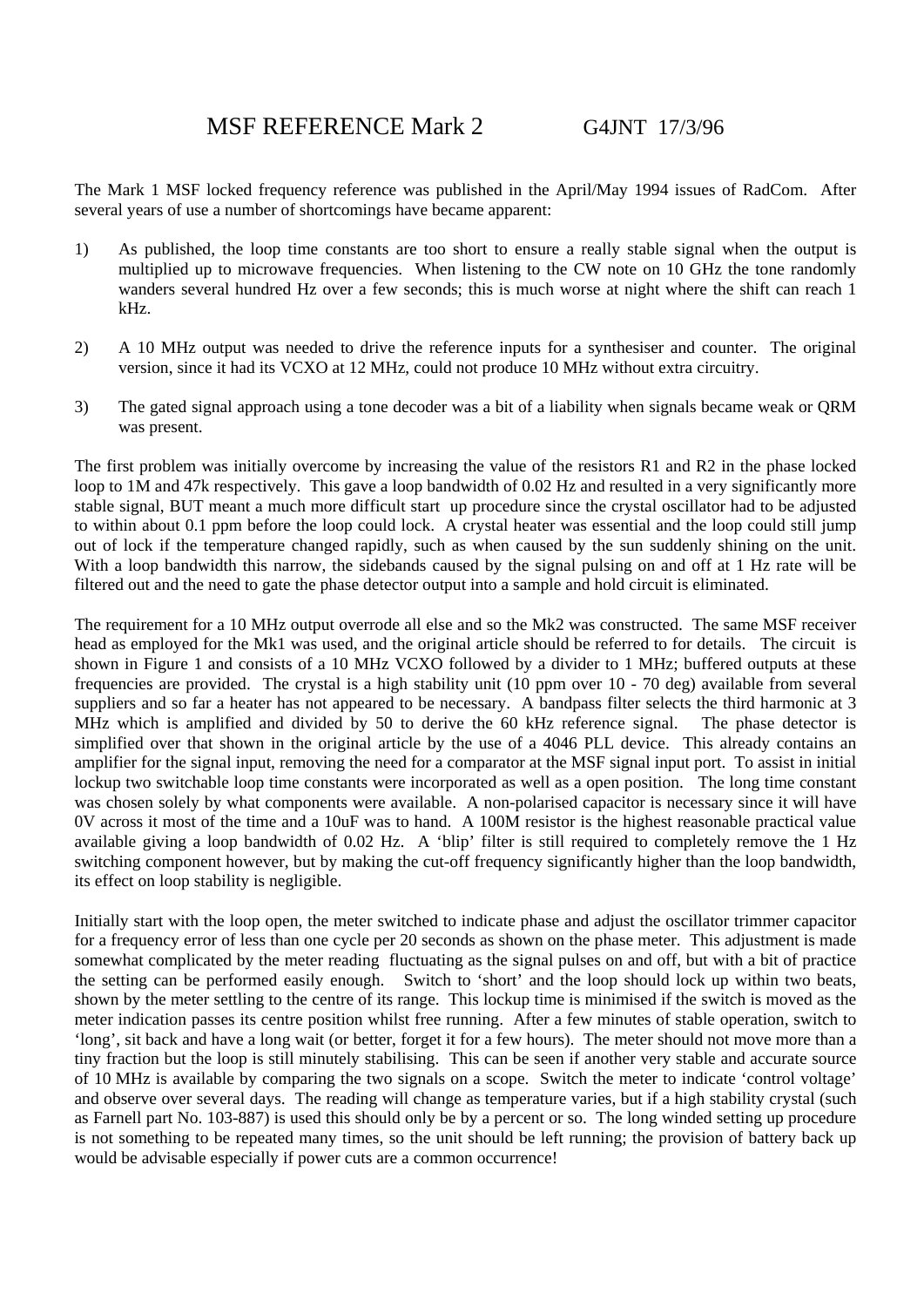Long term comparisons over several days have been made against known very stable signals such as from Rubidium and Caesium sources, and a short term stability (short term means tens of minutes here) of 2 parts in 10<sup>9</sup> is regularly achieved (this is 20 Hz at 10 GHz). These variations are caused primarily by random perturbations on the MSF signal causing the loop to correct at its natural response, and so the short term stability is directly related to the loop bandwidth and damping. If this could be lengthened by a factor of 10, the stability would improve by the same amount - however we are now talking about a C.R1 product of 3 hours, a crystal oven would be essential so perhaps everything should be done digitally using DSP techniques.

The 10 MHz output is not perfectly buffered and connecting a load here once the loop has stabilised results in perturbations which take about 10 - 20 minutes to die away

To aid experimentation, a table of values for C.R1 and C.R2 product is given for differing values of loop bandwidth. These assume that the VCXO is built exactly as shown, with the crystal type as given, resulting in a frequency / voltage variation of around 60 Hz / volt at 10 MHz (Kv = 0.36 Hz/V when referred to 60 kHz). A cheaper / lower stability crystal may result in a different Kv value, meaning that the T1 and T2 values need to be re-calculated for the optimum loop response.

A double sided PCB has been designed (with the loop Rs and Cs off board to aid experimentation). Contact me direct for the layout, there is no intention of making finished PCBs available.

| Loop Bandwidth (Hz) | C.R1<br>(Seconds) | C.R2 |         |
|---------------------|-------------------|------|---------|
| 0.3                 | 2.9               | 1.2  |         |
| 0.1                 | 32                | 4.2  | 'Short' |
| 0.05                | 138               | 8.7  |         |
| 0.019               | 1000              | 23   | 'Long'  |
| 0.01                | 3600              | 45   |         |
| 0.005               | 14600             | 96   |         |